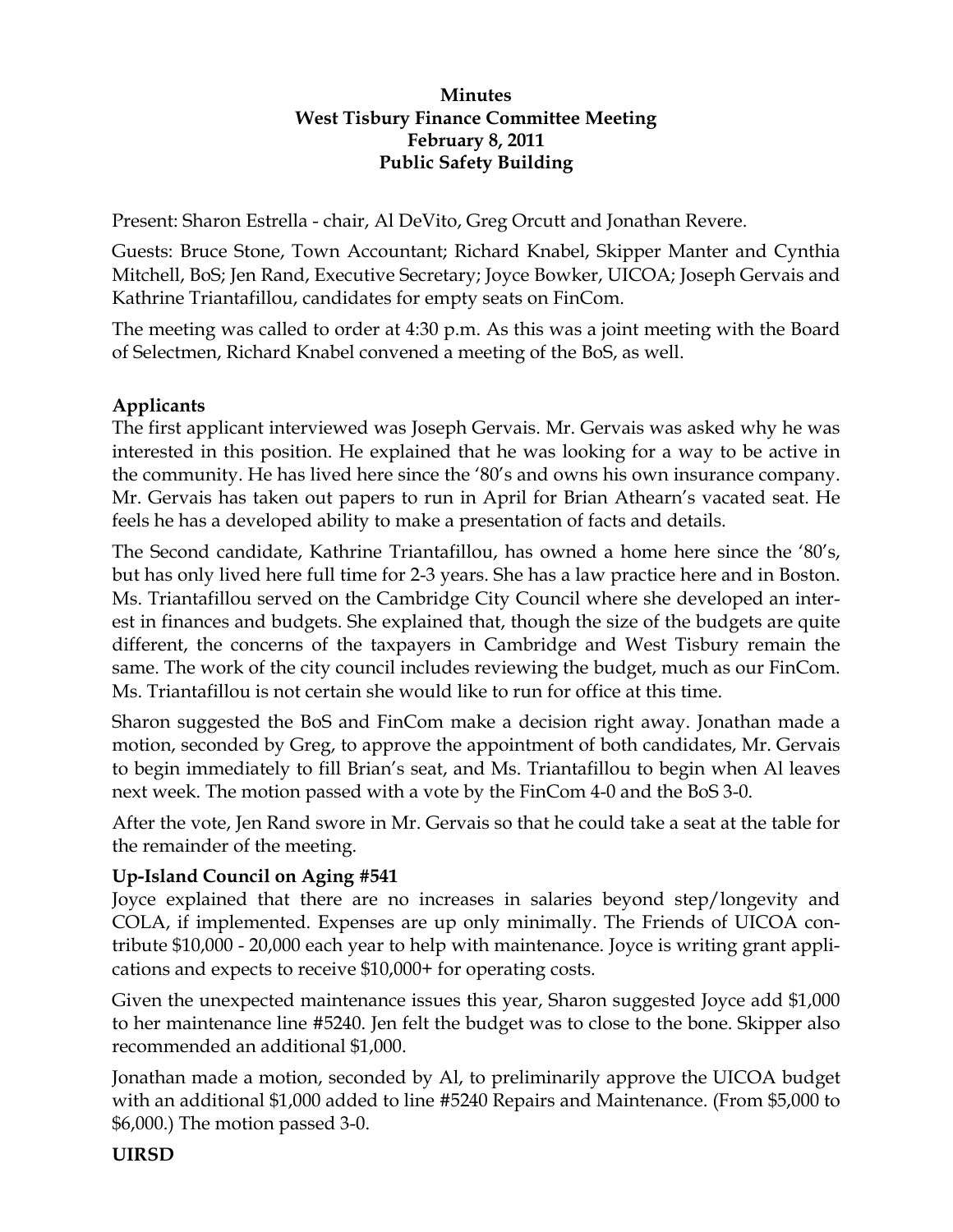A lengthy discussion followed concerning the Up-Island Regional School District. The BoS and FinCom members brainstormed to find ways to enhance communication with the UIRSD and to have a better understanding of the budget.

Possibilities discussed included:

- A budget format in line with the MVRHS
- A request for level funding, leaving the "how" up to the UIRSD.
- A means to address a correlation between decreasing enrollment and the size of the budget.
- When will there be a savings from declining enrollment?
- Have UIRSD structured like a true district rather than two separate entities.

Richard noted that the Gazette had published a story about the January 18 FinCom meeting with the UIRSD that misrepresented what was said at that meeting. Jen made the correction that the reporter was reporting on statements made at the Chilmark meeting by a member of the UIRSD school committee. An off-hand remark by one member was taken to be a statement of the FinCom as a whole and was used to indicate that the WT FinCom wanted the Chilmark school closed. This misrepresentation of the meeting resulted in a Gazette editorial taking the WT FinCom to task. Richard recommended a letter of clarification be sent to the paper. A letter will be sent.

Dr. Weiss and the UIRSD school committee will be invited back for further discussion.

At this point, with their business ended, Richard adjourned the meeting of the BoS.

# **Minutes**

Minutes of the January 4 meeting were approved, and minutes of the January 25 meeting were approved, with corrections.

# **Other Business**

Sharon had a bill of \$400 for the ads for filling the vacant FinCom seats, and a bill of \$500 for MVTV. Al moved, with a second by Jonathan, to approve payment of the bills. The motion passed 4-0-1.

Bruce handed out an updated summary of all budgets, noting that the statutory formula for the schools will not be available until February 22.

Al announced that he had received a response from the MVC in answer to his questions regarding expenditure discrepancies in their budget. The MVC accountant reported that the discrepancies were "confusing but accurate."

Jonathan made a motion, seconded by Al, to take no action on the MVC budget. The motion passed 5-0.

Finally, and regretfully, Sharon read Al's letter of resignation effective February 19, 2011.

Jonathan made a motion, seconded by Greg, to regretfully, and with many thanks, accept Al's resignation. The motion passed 4-0-1. Best wishes to Al.

# **Future meetings**

Tuesday, February 15 and 22, 4:30 at the Public Safety Building.